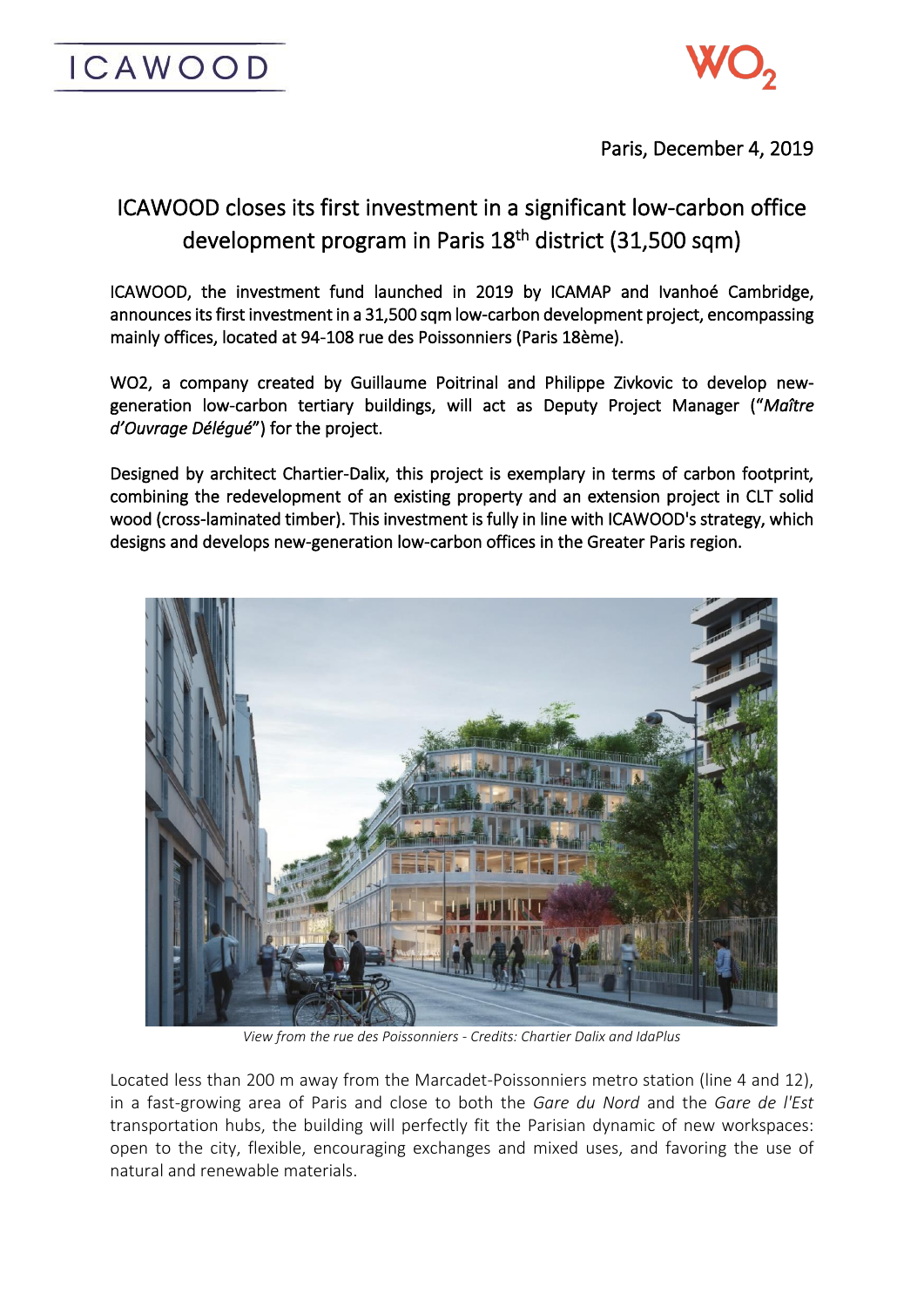The property would encompass the development of 28,850 sqm of offices, shops and catering facilities, student housing, and 3,600 sqm of urban agriculture and agricultural greenhouses.

The structure of the new buildings will be mainly made of CLT (Cross Laminated Timber) solid wood; the project will target the obtention of high-quality environmental certifications (including BBCA and BREEAM labels).

The architecture emphasizes the flexibility of the spaces and the integration of the building into its typically Parisian environment. Workspaces are designed to accommodate well-being and new uses: natural light bathing the 3,000 sqm office floors, interconnected by walkways; rhythm of the building integrating informal spaces of meeting and work; services accessible to all and open to the city; quality of the materials used (visible solid wood) and enhancement of the green outdoor spaces.

The ground floor of the building has been preserved and restructured. A new transparent facade nearly 5m high on the storefront, on the rue des Poissonniers will maximize the attractiveness of the street and restore great legibility to the ground floor of the building, punctuated by shops, catering areas, premises of the City of Paris, and the access halls to the various offices buildings.



*View from the rue des Poissonniers - Credits: Chartier Dalix and IdaPlus*

In this transaction ICAWOOD was advised by Etude Wargny Katz and Gide Loyrette Nouel.